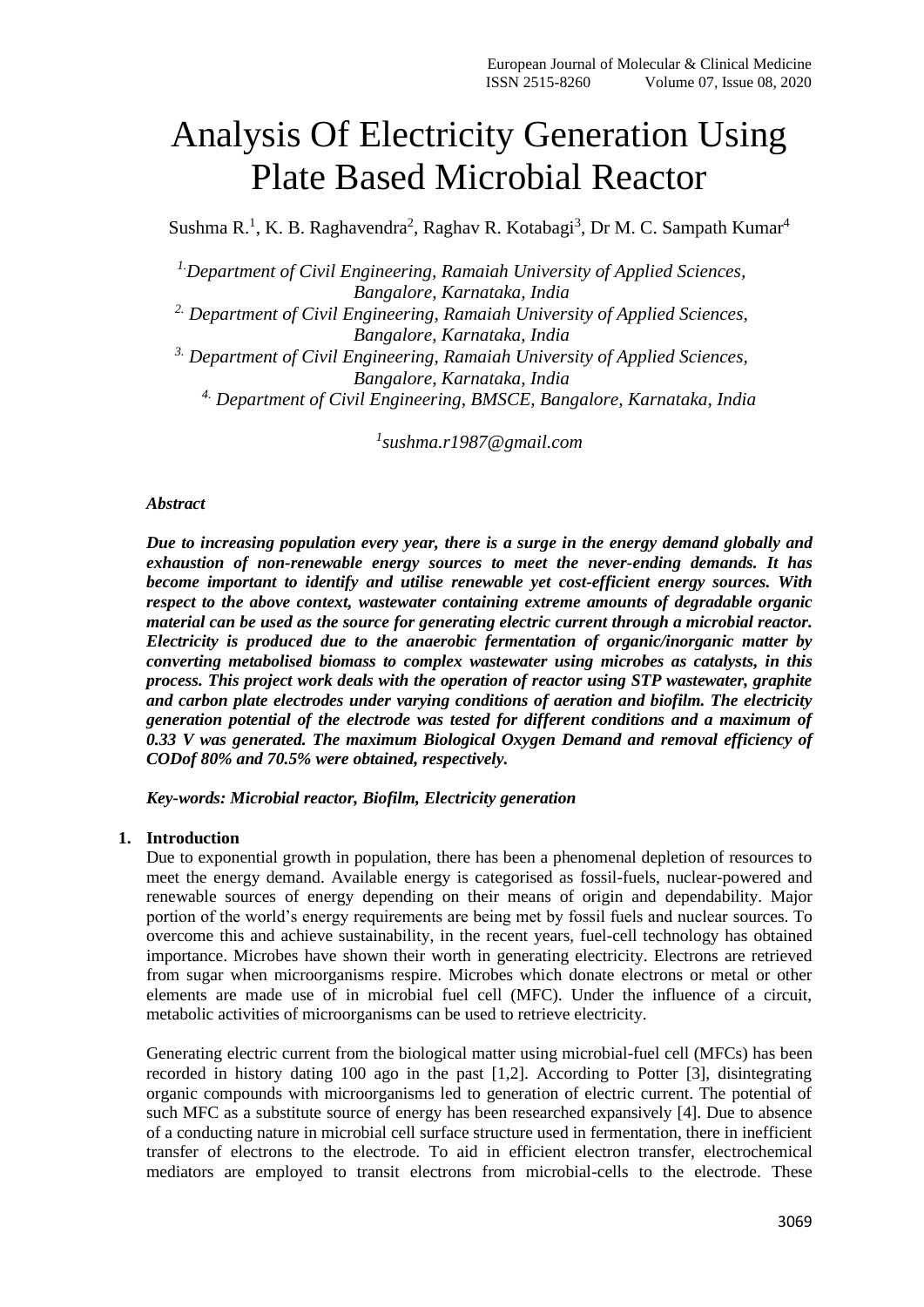intermediators are costly, and become hazardous environment to the microbes, thereby limiting long-term use of the mediated MFCs in treatment of wastewater [5]. Generally, MFCs have lower power output when compared to other type of fuel cells. It can be made economical if the cost of production of these cells become cheaper and easier. In large-scale water treatment plants, the suspended solids and soluble contaminants lead to fouling which reduces the proton transfer mechanism through the membrane. Economically forward countries have to contribute decent amount of electricity to treat their wastewater [6]. Taking other countries into consideration, the United States of America disburse 3-4% of their total annual electricity for treating their wastewater. This electrical consumption/utilization is the same as that of the average annual electrical consumption of 9.6 million residential homes. On the other hand, the amount of energy expended by United Kingdom to treat wastewater is quite low. It is equivalent to an average of 1% of total daily electrical consumption in England and Wales[7]. Based on the analysis of statistics regarding electricity associated with water treatment, wastewater needs roughly 0.5-2kWh/m<sup>3</sup> of electric energy. Also it can be considered that waste-water contains energy 3-10 times more than what is used for treatment [8]. The energy that can be drawn out from waste water is majorly fragmented into forms. They can be easily categorized into heat energy, nutritional energy in elemental form (P, N2 etc.) and degradable organic matter. Extracting heat from wastewater is a tedious process. It is not advised as it is not an economical process. Roughly 26% of chemical energy is generated by carbon. It is quantified in the form of COD and nutrients [7]. By trapping and harnessing this chemical energy, electricity can be generated from wastewater. Therefore, treating wastewater can lead to net positive energy and can be considered as a feasible method that does not contribute to environmental pollution [9]. Wastewater treatment plant can be used as a substrate to generate electricity. Wastewater from hostels, canteen, college washrooms and various laboratories contain dissolved material which can be used as a substrate for microbial growth and generation of electricity. Apart from generation of electricity, pollution removal can also be achieved.

Very few researches have been carried out regarding generation of electricity using electrodes in bioreactor units. Thus, in the current study, an effort has been made to study the potential of microbial fuel cell to generate electricity and pollution removal efficiency of it under varying conditions of aeration and bio film layer on electrodes with the wastewater collected from our university.

# **2. Aim And Objectives**

The main focus of this project work is to design a bioreactor to treat STP wastewater and generate electricity from the wastewater. The objectives set for the project are to design an effective bioreactor, develop a lab scale model and automated data acquisition system and optimize working conditions of the bioreactor along with the measurement of electricity from different working conditions and study on pollution removal efficiencies of the plate electrodes.

# **3. PROBLEM SOLVING**

# **Materials:**

To check the performance of bioreactor and properties of wastewater in conventional sedimentation tank, graphite plate electrodes were used in varying conditions. Comparison was done based on the varying conditions

# **Graphite plate electrodes:**

Graphite in the form of plate electrode has useful applications as microbial fuel cell electrodes. It conducts electricity with ease due to its vast electron delocalization within the carbon layers. Graphite with high electrical conductivity of dimensions 24 cm length, 4cm width and 0.3cm thickness were used as electrodes.

# **Acrylic**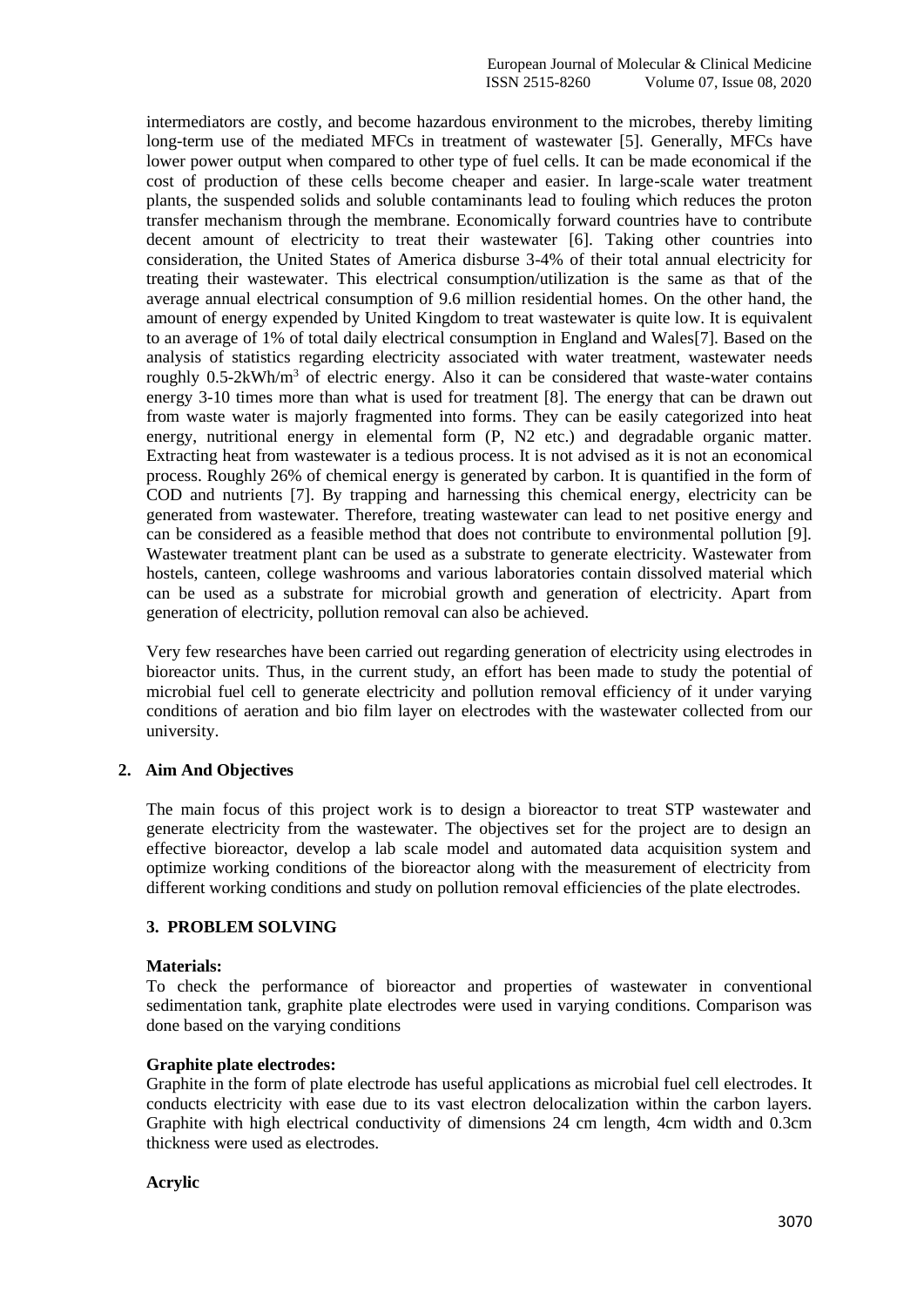Acrylic is a transparent material which is known for its incredible strength, stability and opticalclarity. Acrylic is rather easy to fabricate and gels well with adhesives without melting. It stays calm during the rmoforming and is resistant to wear and tear when compared to other transparent plastics. Acrylic bioreactor model of dimensions 26 cm length, 36 cm width and 15 cm height is developed as bioreactor. The thickness of acrylic sheets was 5 mm.

#### **Scope of adoption of bioreactor in wastewater treatment:**

For the bioreactor to function, sedimentation tank is adopted to aid in both pollution removal and generation of electricity.Sedimentation tank aids in removal of suspended particles from wastewater. Wastewater is stored here for set time duration. The settled particles are removed by scraping it out with manual scrapers. Considering the fill-and-draw type of sedimentation tank, Influent waster is retained for a set time duration between 24 and 48 hours. After the set time duration, the water is discharged through a set outflow port. During the time where wastewater is idle, suspended-solid particles settle at the bottom of the tank. The organic matter concentration is higher during the initial stage wastewater treatment. A plain sedimentation tank under standard conditions removes as much as 60-65% of the suspended solids and 30 to 35% of the BOD from the sewage. Hence, sedimentation tank can be incorporated with electrodes to act as a bioreactor.

#### **Bioreactor model:**

Acrylic sheets of 0.5cm thick was used to set up a tank of length 26 cm, 36 cm width15cm height. Adetention period of 86 minutes is provided to treat effluent quantity of 0.01400m<sup>3</sup>

#### **Development of automated data logging system:**

The Arduino board is used to collect and tabulate the voltage readings with respect to set time interval. The Arduino board in integrated to a computer via USB, which connects with the Arduino-development environment (IDE). The Arduino-code is typed in the IDE, and uploaded to the microcontroller, where the code is executed based on the interactions with inputs and outputs. Arduino was coded to record voltage generated from Microbial Fuel Cell (MFC) with time interval of 5 minutes. Voltage is measured using voltage sensor incorporated in to Arduino system. The SD card is used for data-logging. The contraption creates a file in an SD card to save the data using the SD library. SD card module is setup with Arduino to automatically store reading values in .txt format. Stored values can be retrieved using WordPad with respect to time interval.

# **Method of testing resistance in electrodes and circuits used:**

Resistance can be described as the opposition offered by a substance to the flow of electric current. It is one of the major influences which affect the efficiency of MFC. The resistance of electrodes was tested by placing the multi-meter test probes at the end of electrodes. Resistance was measured and recorded in ohms. Resistance of carbon plate electrodes was measured as 0.28 ohms. 1mm square, copper wires were used to minimize or completely reduce the resistance. Entire electrode materials and circuits of microbial fuel cell is adopted in such a way that resistance and electric losses are kept to negligible or minimum.

# **Methods and methodology:**

The mentioned membrane-less MFC made use of in this study was constructed with rectangular acrylic-chamber". The graphite plate electrodes weremade use of as both anode and cathode. They were spacedat a distance of 13 cm. Copper wires were employed for contact with electrodes and then sealed. Anode was placed at the bottom sludge of 1 cm thick in the bioreactor. The cathode was nearer to the surface and the top-portion of it was revealed to air. The setup was operated in batch mode at temperature of  $(29 \pm 2^{\circ} \text{C})$ . The test was carried out in different conditions like plain sedimentation, aeration, developing bio film on the electrode surface and combination of all 3 for a time duration of 48 hours. The wastewater of volume 13 litres was collected domestically and operated for 48 hours without any pre-treatment. Samples were collected before and after retention time of 48 hours and analysed for chemical oxygen demand, pH, total dissolved solids and for biochemical oxygen demand (BOD).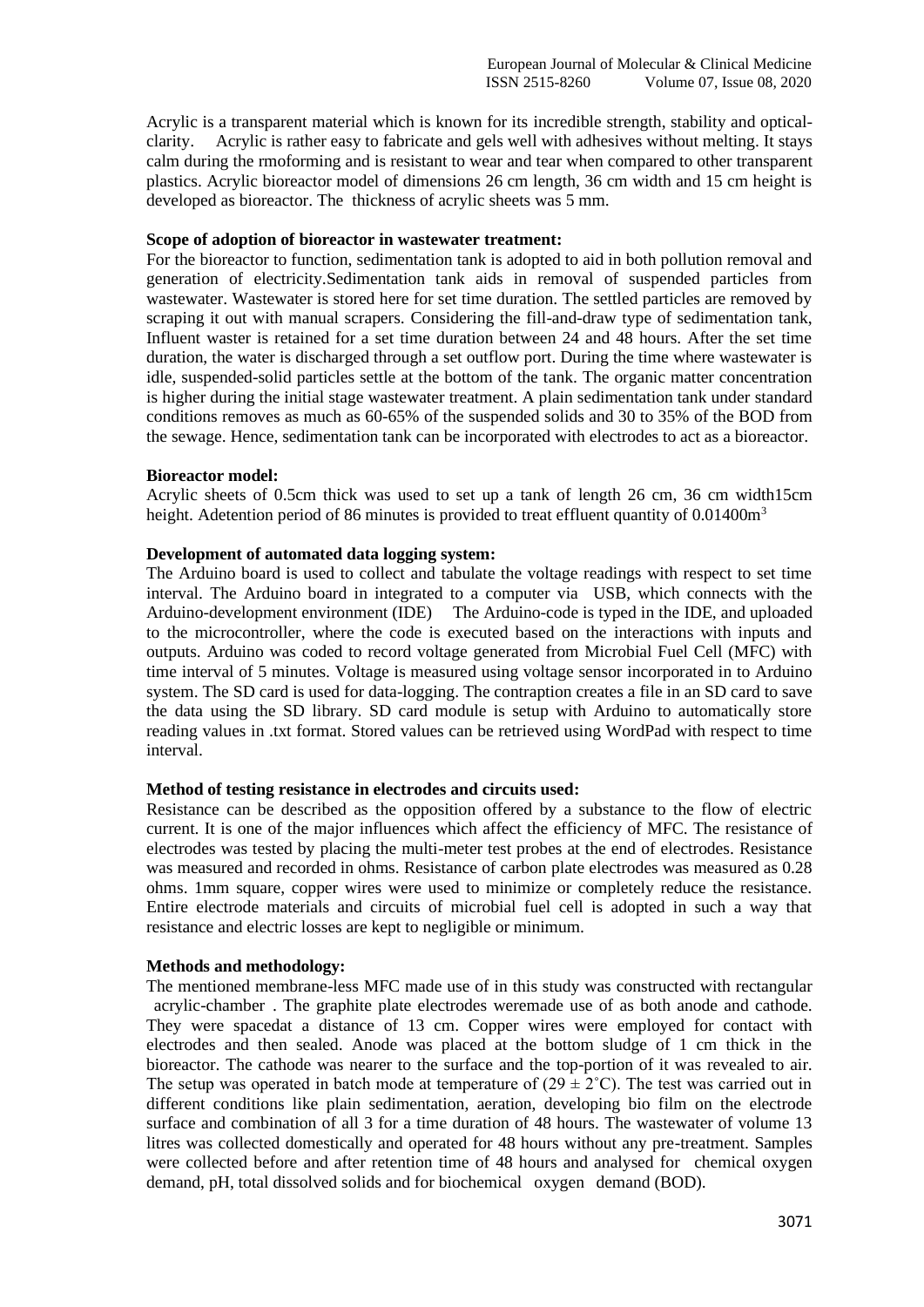# **4. Results**

Wastewater is collected from the initial stages of Ramaiah University, sewage treatment plant and graphite plate electrodes were placed at the bottom of 1 cm thick sludge in bioreactor. Bioreactor was operated by placing the plate electrodes as anode and graphite plate electrodes as cathode and treatment was carried out for 48 hours and electricity generation and water properties were analyzed for pollution removal efficiency. Bioreactor was tested with different conditions suchas by providing aeration unit and by providing bio film on the electrodes by placing them in the wastewater for 48 hours before operation. Voltage generated is measured every 5 minutes and stored in memory card with respect to time at which it is generated data is collected by Arduino data logging system.

Bioreactor is operated for 48 hours for different conditions and for every condition; both the plate electrodes setup was tested. Wastewater samples were collected before and after every operation and were analyzed for BOD, COD, Turbidity, Total dissolved solids, pH For plain sedimentation tanks, the removal efficiency of pH, turbidity, BOD, COD and TDS was 2.7%, 34%, 33%, 29% and 8.3% respectively. Total electricity of 0.30 – 0.33 volts was observed for 17 hour duration between timestamp of 21 – 38 hours.

For sedimentation tanks with aeration, the removal efficiency of turbidity, BOD, COD and TDS was 66.4%, 66%, 54% and 13% respectively.15% increase in pH was observed when aeration was provided. Electricity of ≥0.25volts was observed for 9 hours 45 min time duration between timestamp of  $14:25 - 24:30$  hours. Sharp peak voltage of 0.28 volts was observed at  $20<sup>th</sup>$  hour which decreased continually till 48<sup>th</sup> hour. For sedimentation tank plus biofilm around the electrodes, the removal efficiency of pH, turbidity, BOD, COD and TDS was 3.6%, 20%, 14%, 14% and 83.4% respectively. Electricity of ≥0.25volts was observed for 3 hours 20 min time duration between timestamp of 2:40 – 6:00 hours. Sharp peak voltage of 0.28 volts was observed at  $5<sup>th</sup>$  hour before decreasing. Considering the peak value at  $5<sup>th</sup>$  hour, 5 set of treatments can be carried out.

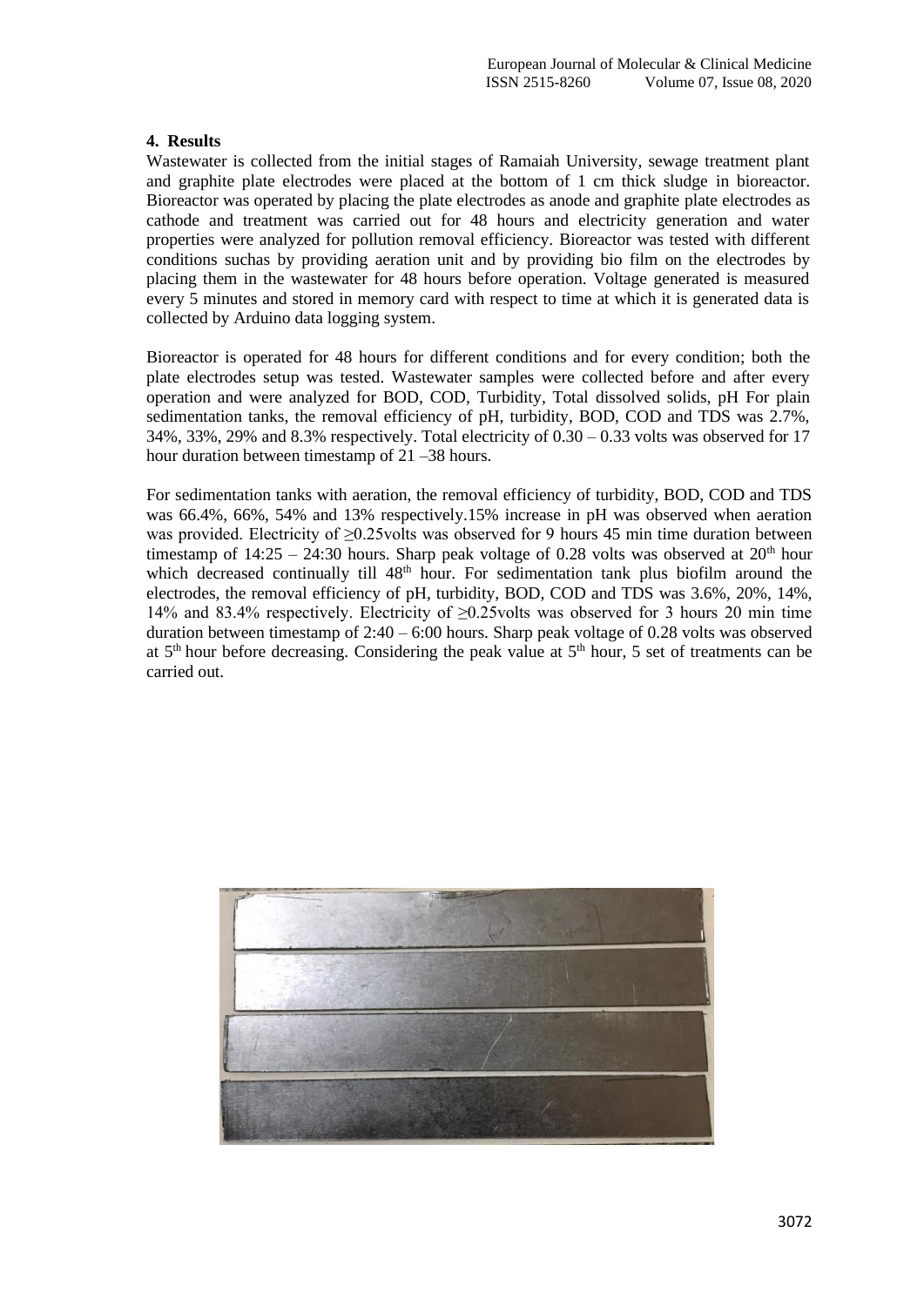# **Figure 1. Graphite Plate Electrodes**



**Figure 2. Acrylic Bioreactor Model**



**Figure 3: Bioreactor model**

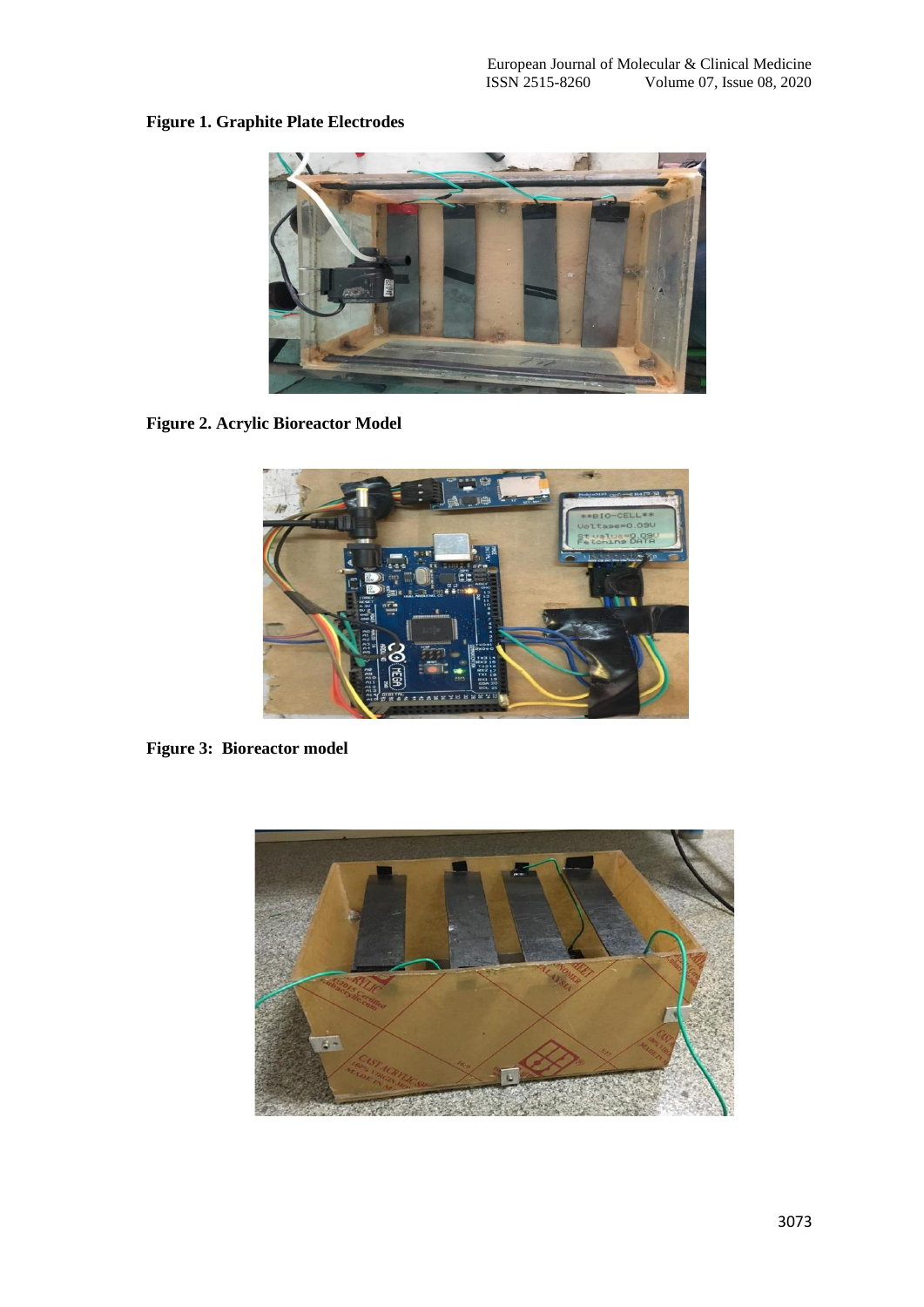



**Figure 5. Multimeter test probes at the ends of electrode**



**Figure 6. Graph for plate electrodes is plotted between Time(60 min) and volts**



**Figure 7. Graph for plate electrodes with aeration unit is plotted between Time (60 min) and volts**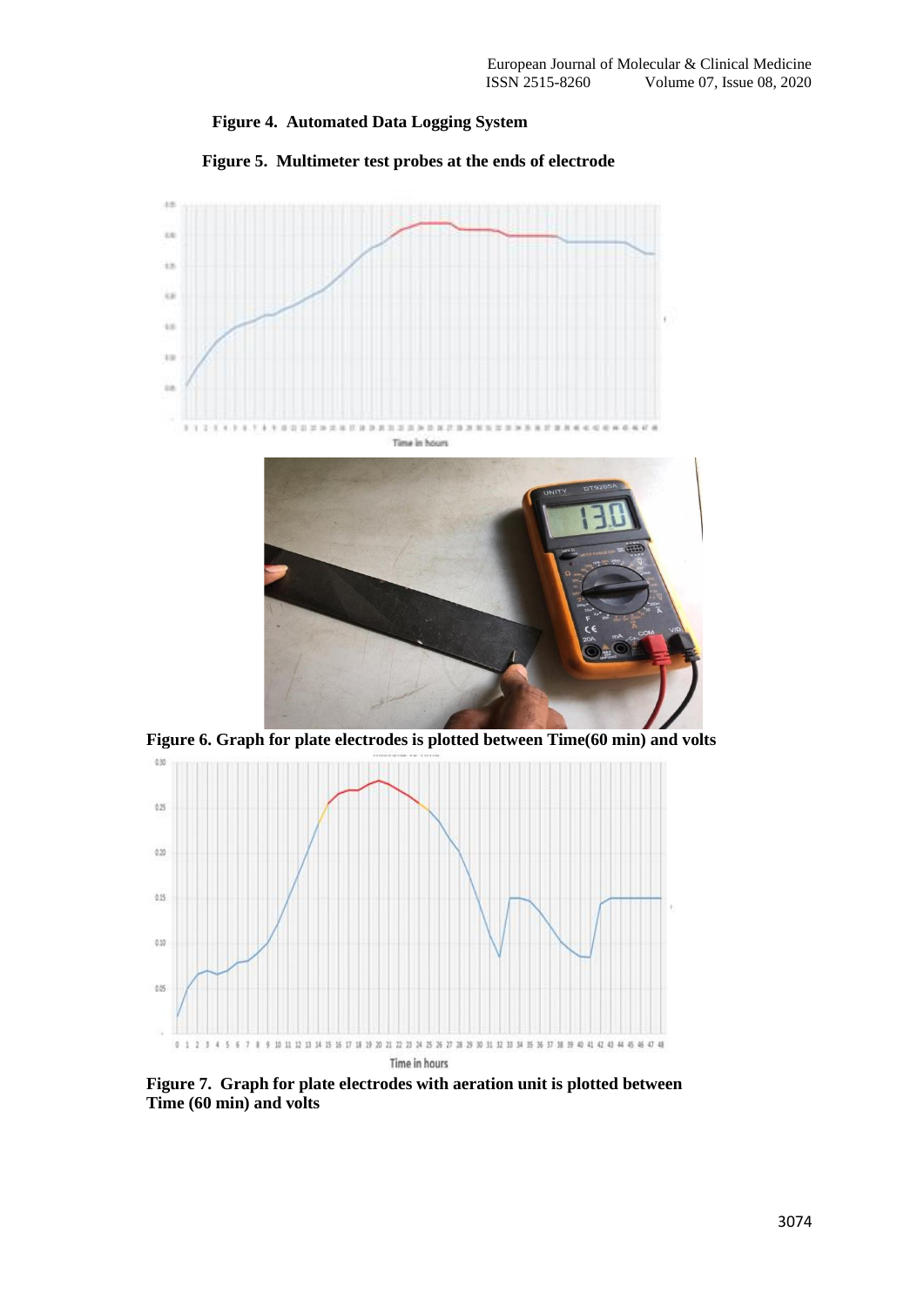

**Figure 8. Graph for plate electrodes with bio film is plotted between Time (60min) & volts**

| S              | <b>Parameters</b>                                              | Un             | <b>Before</b><br>operatio | <b>After</b><br>operatio | Standards as<br>per KSPCB |
|----------------|----------------------------------------------------------------|----------------|---------------------------|--------------------------|---------------------------|
|                |                                                                | it             | n                         | n                        |                           |
|                | pH value $\omega$ 25°C                                         |                | 7.6                       | 7.4                      | $6.5 - 9$                 |
| $\overline{2}$ | Turbidity                                                      | <b>NT</b><br>U | 198.0                     | 130.<br>5                |                           |
| 3              | Bio-chemical<br>oxygen demand (3)<br>days @<br>$27^{\circ}$ C) | Mg<br>Æ        | 445.0                     | 296.<br>$\theta$         | $10 \text{ max}$          |
| 4              | Chemical<br>oxygen<br>demand                                   | mg<br>/L       | 843.0                     | 595.<br>$\theta$         | $50 \text{ max}$          |
| 5              | dissolved<br>Total<br>solids                                   | mg<br>/L       | 1243.0                    | 1140.0                   |                           |

**Table1: Pollution removal efficiency of sedimentation with plate electrodes**

**Table 2: Pollution Removal Efficiency of Plate Electrodes with aeration**

| <b>SL</b>      | <b>Parameters</b>                          | Un        | <b>Before</b><br>operation | <b>After</b><br>operati | Standards as<br>per KSPCB |
|----------------|--------------------------------------------|-----------|----------------------------|-------------------------|---------------------------|
|                |                                            | it        |                            | on                      |                           |
|                | pH value $\omega$ 25°C                     |           | 7.3                        | 8.6                     | $6.5 - 9$                 |
| $\overline{2}$ | Turbidity                                  | <b>NT</b> | 588.0                      | 198.5                   |                           |
|                |                                            | U         |                            |                         |                           |
|                | Bio-chemical<br>oxygen                     |           |                            |                         |                           |
|                | demand $(3 \text{ days } \textcircled{a})$ |           |                            |                         |                           |
| 3              | $27^{\circ}$ C)                            | Mg        | 1055.0                     | 358.0                   | $10 \text{ max}$          |
|                |                                            | L         |                            |                         |                           |
|                | Chemical oxygen demand                     |           |                            |                         |                           |
| $\overline{4}$ |                                            | mg        | 1984.0                     | 913.0                   | $50 \text{ max}$          |
|                |                                            | Æ         |                            |                         |                           |
| 5              | Total dissolved solids                     | mg        | 1564.0                     | 1360.0                  |                           |
|                |                                            | Æ         |                            |                         |                           |

**Table 3: Pollution Removal Efficiency of Plate Electrodes with Biofilm**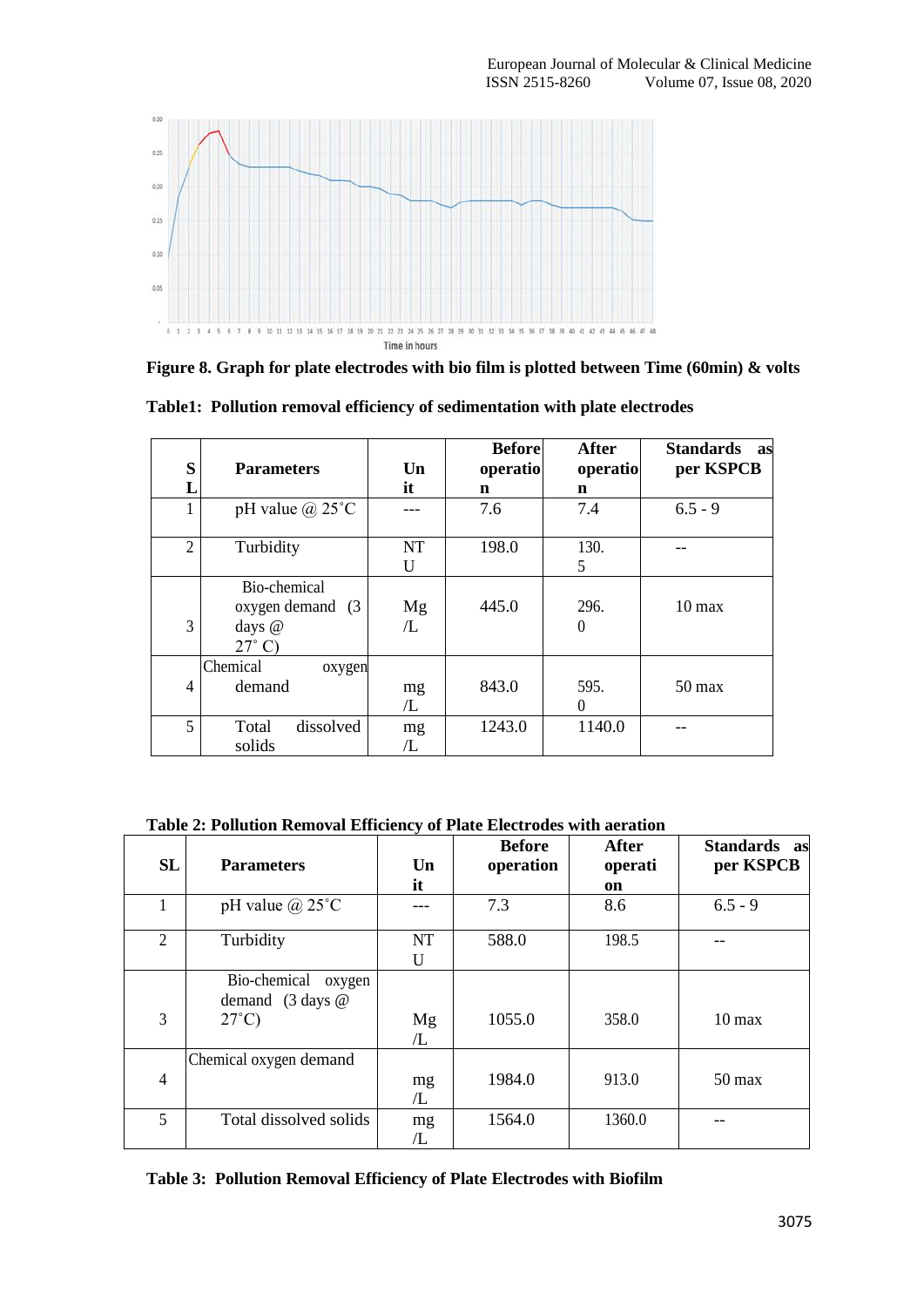| S<br>L         | <b>Parameters</b>                                                        | $\mathbf{U}\mathbf{n}$<br>it | <b>Before</b><br>operation | <b>After</b><br>opera<br>tion | <b>Standards</b><br>per<br>as<br><b>KSPCB</b> |
|----------------|--------------------------------------------------------------------------|------------------------------|----------------------------|-------------------------------|-----------------------------------------------|
| 1              | pH value $\omega$ 25°C                                                   |                              | 8.5                        | 8.2                           | 6.5<br>$-9$                                   |
| $\overline{2}$ | Turbidity                                                                | <b>NT</b><br>U               | 372.0                      | 298<br>.5                     |                                               |
| 3              | Bio-chemical<br>oxygen<br>demand $(3 \text{ days } @$<br>$27^{\circ}$ C) | Mg<br>L                      | 1255.0                     | 107<br>8.0                    | 10<br>max                                     |
| $\overline{4}$ | Chemical oxygen demand                                                   | mg<br>/L                     | 2696.0                     | 221<br>6.0                    | 50<br>max                                     |
| 5              | Total dissolved solids                                                   | mg<br>/L                     | 1302.0                     | 125<br>8.0                    |                                               |

# **5. CONCLUSIONS**

Pollution removal efficiency of sedimentation tank with plate electrodes for BOD, COD and TDS was 33.5%, 29.5% and 8.3% respectively. Maximum of 0.33 volts was obtained at 24th hour of bioreactor treatment for plate electrodes. Pollution removal efficiency of plate electrode with aeration for BOD, COD and TDS was 66%, 54% and 13.04% respectively. Maximum of 0.28 volts was obtained at 20th hour of bioreactor treatment for plate electrodes with aeration. Pollution removal efficiency of plate electrodes with bio film for BOD, COD and TDS was 14.1%, 18% and 3.4% respectively. Maximum of 0.28 volts was obtained at 5<sup>th</sup> hour of bioreactor treatment for plate electrode with bio film. The pollution removal efficiency of plate electrode with aeration unit was 33% for BOD, 25% for COD and 5% for TDS.

# **REFERENCES**

- [1] Galvani L. De bononiensi scientiarum et artium instituto atque academia. Comentarrii 1791; 7:362 –418.
- [2] Bullen RA, Arnot TC, Lakeman JB, Walsh FC. "Biofuel cells and their development"Biosens Bioelectron 2006; 21:2015–45
- [3] MC. Potter"Electrical effects accompanying the decomposition of organic compounds". Proc R Soc B1911;84:260–76.
- [4] B. Cohen "The bacterial culture as an electrical half-cell"J Bacteriol1931;21:19–9.
- [5] Bond,D.R.&Lovley,D.R.2003"ElectricityproductionbyGeobactersulfurreducens attached to electrodes"Appl. Environ. Microbiol. 69,1548–1555
- [6] OhST,KimJR,PremierGC,LeeTH,KimCandSloanWT "Sustainablewastewater treatment:howmightmicrobialfuelcellscontribute" 2010Biotechnol.Adv28871– 81.
- [7] Gude. V. G "Wastewater treatment in microbial fuel cells an overview" 2016 J. Cleaner Prod1- 21.
- [8] Gude V G "Energy and water autarky of wastewater treatment and power generation systems" 2015 Renewable Sustainable. Energy Rev 4551-68.
- [9] GudeVG,KokabianBandGadhamshettyV"Beneficialbioelectrochemicalsystems for energy, water, and biomass production" 2013 J. Microb. Biochem. Technol 6 S2:005.